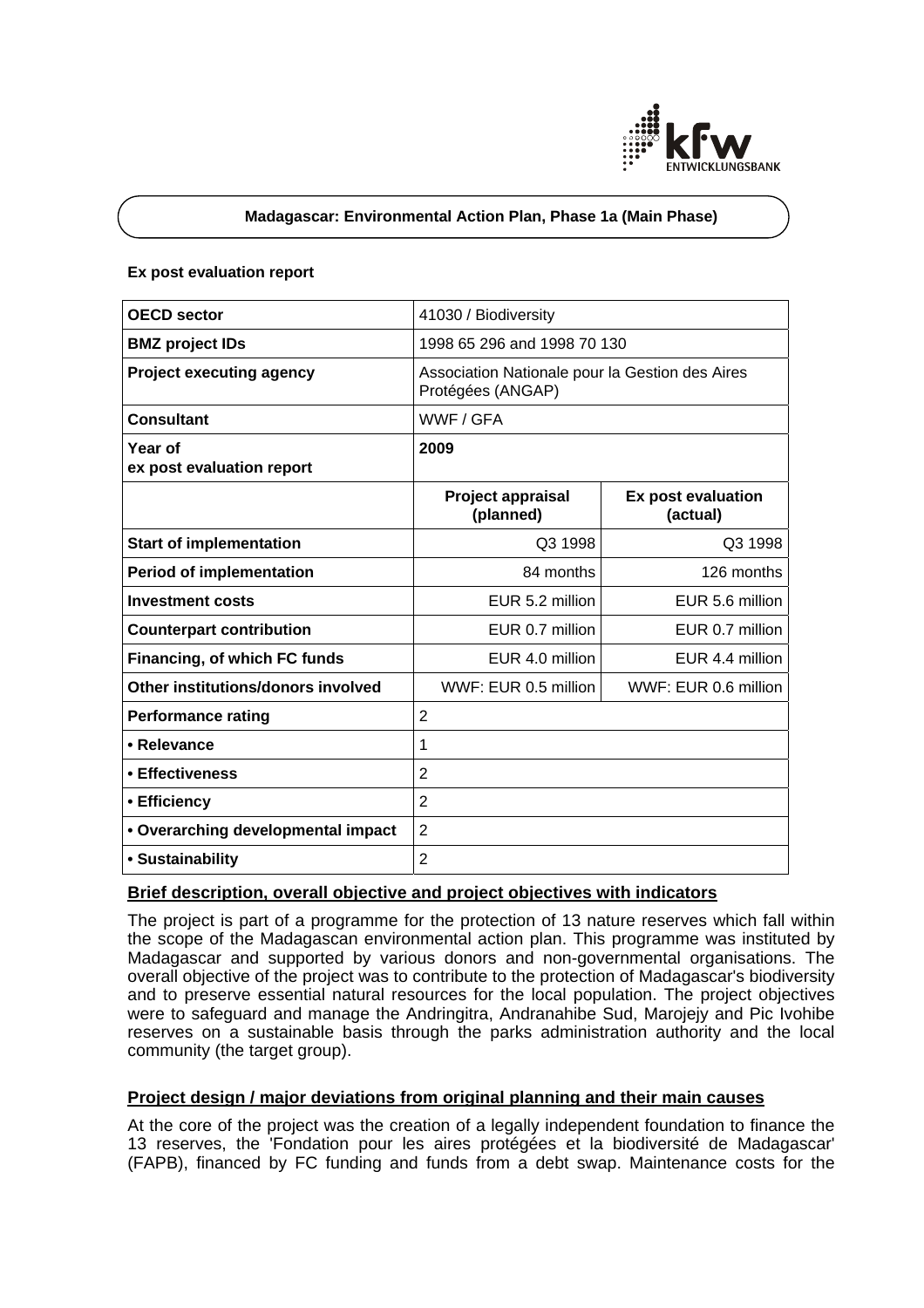reserves are met from foundation endowment earnings. The project included the following investments:

- Administration of reserve territories (e.g. boundary markers, administration buildings).
- Sustainable management and environmental communications (e.g., development of tourism in the reserve areas, access routes and hiking tracks, camps, collaborations with schools and adult education institutes).
- Development of commercial and social infrastructure (e.g. support for the renovation of schools, health centres and village water supply systems).
- Sustainable use of land and forest (e.g. introduction of boundaries to contain and control the burning of vegetation, identification of protected forest areas).

The project is managed by a non-profit organisation, the Agence Nationale de la Gestion des Aires Protégées (ANGAP). Founded in 1990, it has developed into an efficient parks administration agency, with a decentralised structure and clear delineation of responsibilities. With a staff of 850 and the co-operation of the local community, ANGAP manages the operation of 40 of the 46 reserves entrusted to its care. Six are not yet being managed. The protected areas cover a total of 1.7 million hectares.

Management plans and annual plans of work, produced in compliance with international standards, form the basis on which the reserves are managed. The local community comes together in 'conseils des aires protégées' to participate in the planning of budgets and work schedules. The system of 'vigilance villageoise' also ensures that local inhabitants are actively involved in the management of the reserves.

### **Main conclusions from the impact analysis and performance rating**

The project objective of ensuring sustainable protection and management for the 13 reserves has been achieved. Management plans and annual plans of work for the reserves have been implemented, and conform to international standards.

At the time of ex post evaluation, no further degradation was observed in forest or grazing areas. Populations of important species, notably lemurs, are stable. This contributes to the overall objective of protecting Madagascar's biodiversity.

With regard to the preservation of essential natural resources for the local population, water availability in the area (e.g well yields, dry season supply levels, etc.) needed to improve. This improvement enabled yields of rice, the region's staple crop, to stabilise and, in some areas, to increase significantly (by 20-50 % when compared with yields at the start of the project).

Macroeconomic assessment of the project is difficult, inasmuch as the preservation of 'public assets' such as biodiversity or ecosystems tends to elude quantifiable monetary valuation. The value of these 'public assets' from a qualitative viewpoint is beyond question, and is generally considered to extend beyond national economic boundaries. This project took due account of the principle that 'resource protection' should not only avoid destabilising the living conditions of the directly affected population ("*do no harm"*), but also make a measurable contribution to their improvement.

The area covered by the project – in common with most of Madagascar's structurally weak rural areas – is characterised by a poverty level of 80 % or more. In accordance with the above "*do no harm*" principle, the measures in this programme, together with the development of tourism, have contributed to the reduction of regional poverty.

The positive effects of the environmental protection efforts were counteracted by only minimal negative consequences for the environment, and even these were localised and time-limited (construction of simple tourist accommodation and tracks). The structured involvement of the local population ensured good governance throughout the project.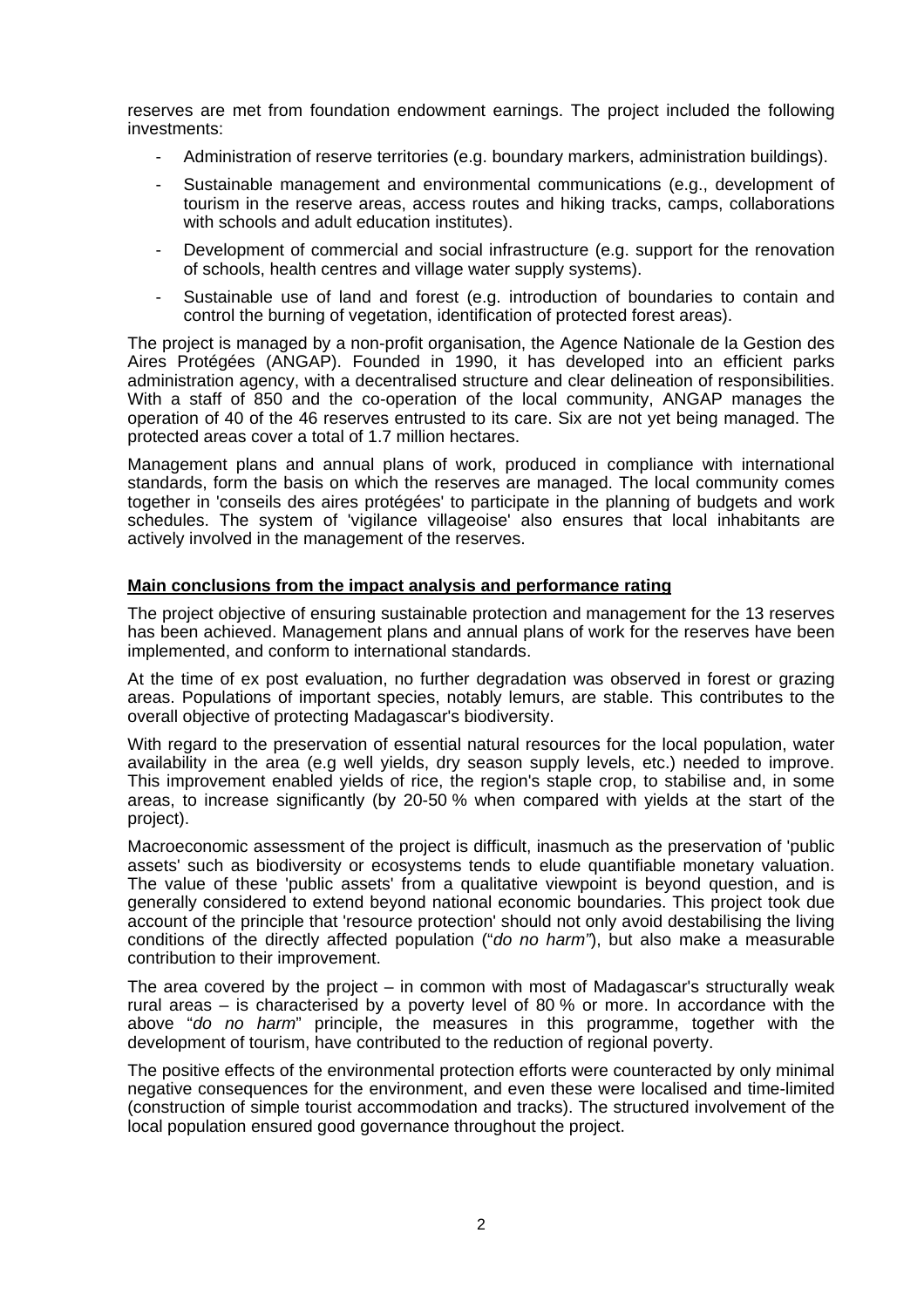The project had the potential to contribute to gender equality, not only by creating new posts in tourism establishments and opportunities to market handicraft products such as souvenirs, but also through the expansion of schooling.

We assess the developmental efficacy of the project as follows:

Relevance: On the one hand, the reserves are of great biodiversity value (including flora and fauna recognised as a unique global asset), whilst on the other hand they are a reservoir of supra-regional significance – and were therefore, even in retrospect, highly suitable zones to select for intervention. Unsustainable land use practices, originating in neighbouring areas and extending into the reserves, were identified as a core problem, as were the inadequate facilities and unsatisfactory performance of the nature reserve administration. The planned inclusion of local inhabitants in reserve management operations and a scheme of closely linked development in the surrounding areas were both significant elements in the project structure, meeting current standards in their design and effectiveness. The project conforms to BMZ developmental goals and guidelines for the preservation and promotion of biodiversity (MDG 7), for the reduction of poverty (MDG 1) and to the key points of the BMZ country strategy. From the standpoints of design and organisation, the programme was well integrated into the existing donor landscape. We rate collaboration with other donors such as the World Bank, Agence Française de Développement, and the World Wildlife Fund as very good (rating: 1).

Effectiveness: The project objective of sustainable protection and management for the nature reserves was achieved. At the time of ex post evaluation, no further degradation was observed in forest or grazing areas. Management plans and annual plans of work for the reserves have been implemented, and conform to international standards (rating: 2).

Efficiency: At approximately EUR 40/hectare, the setup costs for the reserves may be considered high, but were acceptable given the small areas involved, the time required, the improvements made to infrastructure and the benefits achieved for the local community. The visibly improved condition of both the natural areas and those cultivated areas supported by the programme (predominantly rice terraces and grazing land), the improvements in living conditions (from the viewpoint of the local population) and the generally good relations between the parks administration and the local population all testify to a satisfactory level of resource efficiency (rating: 2).

Overarching developmental impact: To a large extent, the anticipated contributions from the programme to the preservation of natural resources – biodiversity in particular – and to improved living conditions for the local population were realised. From an ecological perspective, both vegetation cover and species populations have at the very least remained stable, and some growth in numbers has been detected. Water availability in the area has improved (e.g well yields, dry season supply levels, etc.). This improvement stabilised and, in some areas, significantly increased yields of rice, the region's staple crop (by 20-50 % when compared with yields at the start of the project). The planned inclusion of the local population in the management of the reserves has made a particularly valuable contribution to structural improvement. The general willingness of the Madagascan Government to intensify their commitment to strengthening the nature reserve system can be considered one of the successes of the project (rating: 2).

Sustainability: Overall, the prospects for sustained financial and institutional/social benefits are favourable. The ongoing operation costs of the reserves will be met principally from debt swap funds, which are expected to remain available until 2020. The involvement of German Financial Collaboration and of other institutions, which is scheduled to run until at least 2013, is explicitly dependent upon further improvements in the basic principles for financing the nature reserve system. Expectations for the preservation of natural habitats outside the reserves, through sustainable forest management with the involvement of target groups have not yet been fully satisfied. Based on the current position, we expect the positive effects achieved by the projects so far will continue or, at worst, be marginally reduced (rating: 2).

Weighing up the above individual ratings, we assess the overall developmental efficacy of the project as good (rating 2).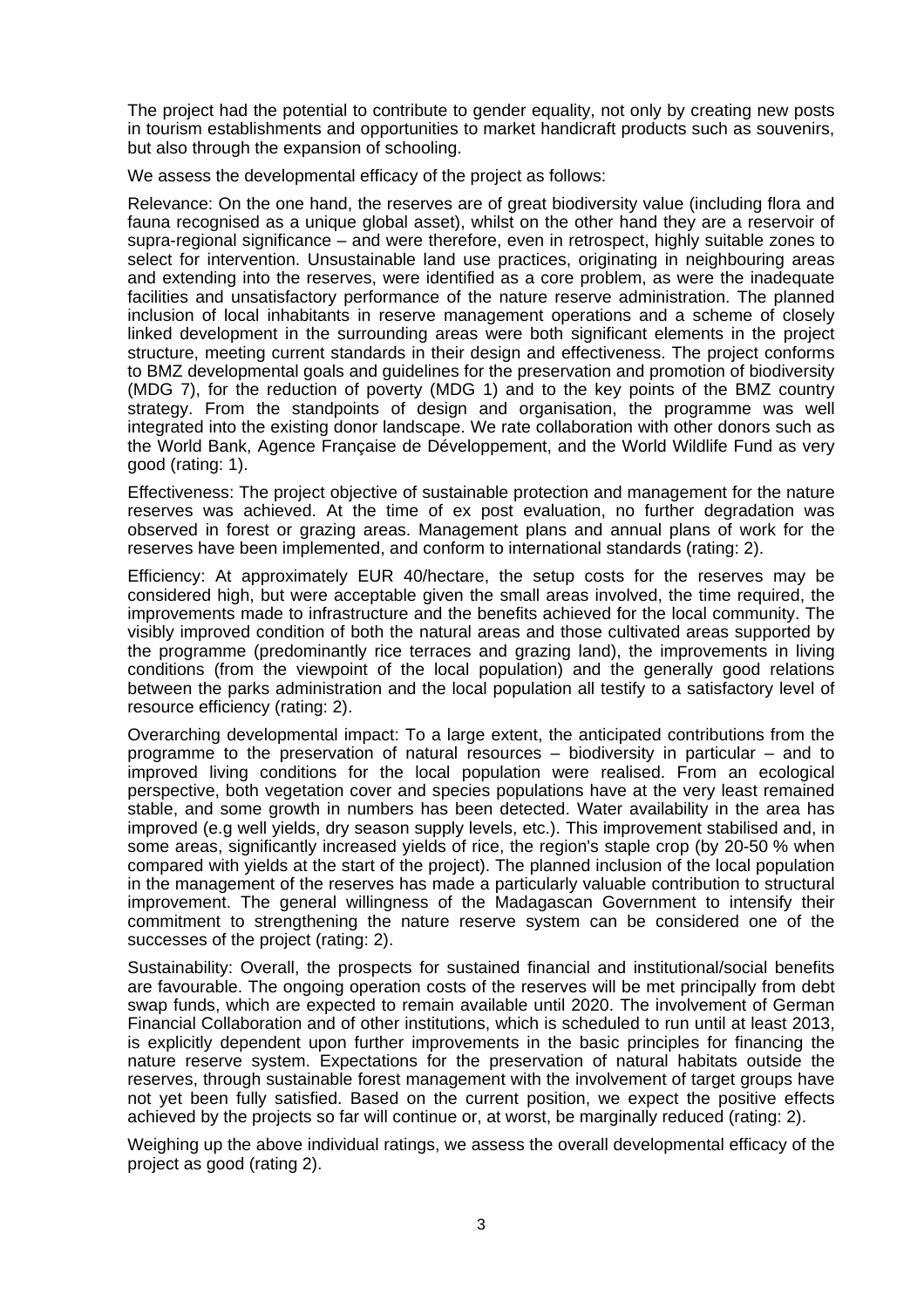# **General conclusions and recommendations**

The following general conclusions may be drawn from this project:

- Initiatives to protect natural resources demand long-term commitment and require a concerted approach, with adequate co-ordination at a number of levels between the various donor institutions – especially since they tend to operate in areas of tension where a diverse range of interests and players come into frequent conflict. With adequate patience and determination, it is possible to achieve lasting success – or even some structural changes in those places where 'unfavourable conditions' significantly curtail the opportunities for sustainability.
- The preservation of biodiversity as a 'global public asset' is not normally selfsupporting in financial terms (e.g. from local revenues). Accordingly, supplementary financial support from external sources is required – in this case the FAPB foundation – to fund ongoing ecosystem protection tasks.
- Commercial organisations which profit from environmental protection activities should be contacted and integrated into the system at the earliest opportunity, to attract additional support from the companies concerned.

# **Notes on the methods used to evaluate project success (project rating)**

Projects are evaluated on a six-point scale, the criteria being relevance, effectiveness (outcome), "overarching developmental impact" and efficiency. The ratings are also used to arrive at a final assessment of a project's overall developmental efficacy. The scale is as follows:

- 1 Very good rating that clearly exceeds expectations
- 2 Good rating fully in line with expectations and without any significant shortcomings
- 3 Satisfactory rating project falls short of expectations but the positive results dominate
- 4 Unsatisfactory rating significantly below expectations, with negative results dominating despite discernible positive results
- 5 Clearly inadequate rating despite some positive partial results the negative results clearly dominate
- 6 The project has no positive results or the situation has actually deteriorated

A rating of 1 to 3 is a positive assessment and indicates a successful project while a rating of 4 to 6 is a negative assessment and indicates a project which has no sufficiently positive results.

### **Sustainability is evaluated according to the following four-point scale:**

Sustainability level 1 (very good sustainability)

The developmental efficacy of the project (positive to date) is very likely to continue undiminished or even increase.

### Sustainability level 2 (good sustainability)

The developmental efficacy of the project (positive to date) is very likely to decline only minimally but remain positive overall. (This is what can normally be expected.)

#### Sustainability level 3 (satisfactory sustainability)

The developmental efficacy of the project (positive to date) is very likely to decline significantly but remain positive overall. This rating is also assigned if the sustainability of a project is considered inadequate up to the time of the ex post evaluation but is very likely to evolve positively so that the project will ultimately achieve positive developmental efficacy.